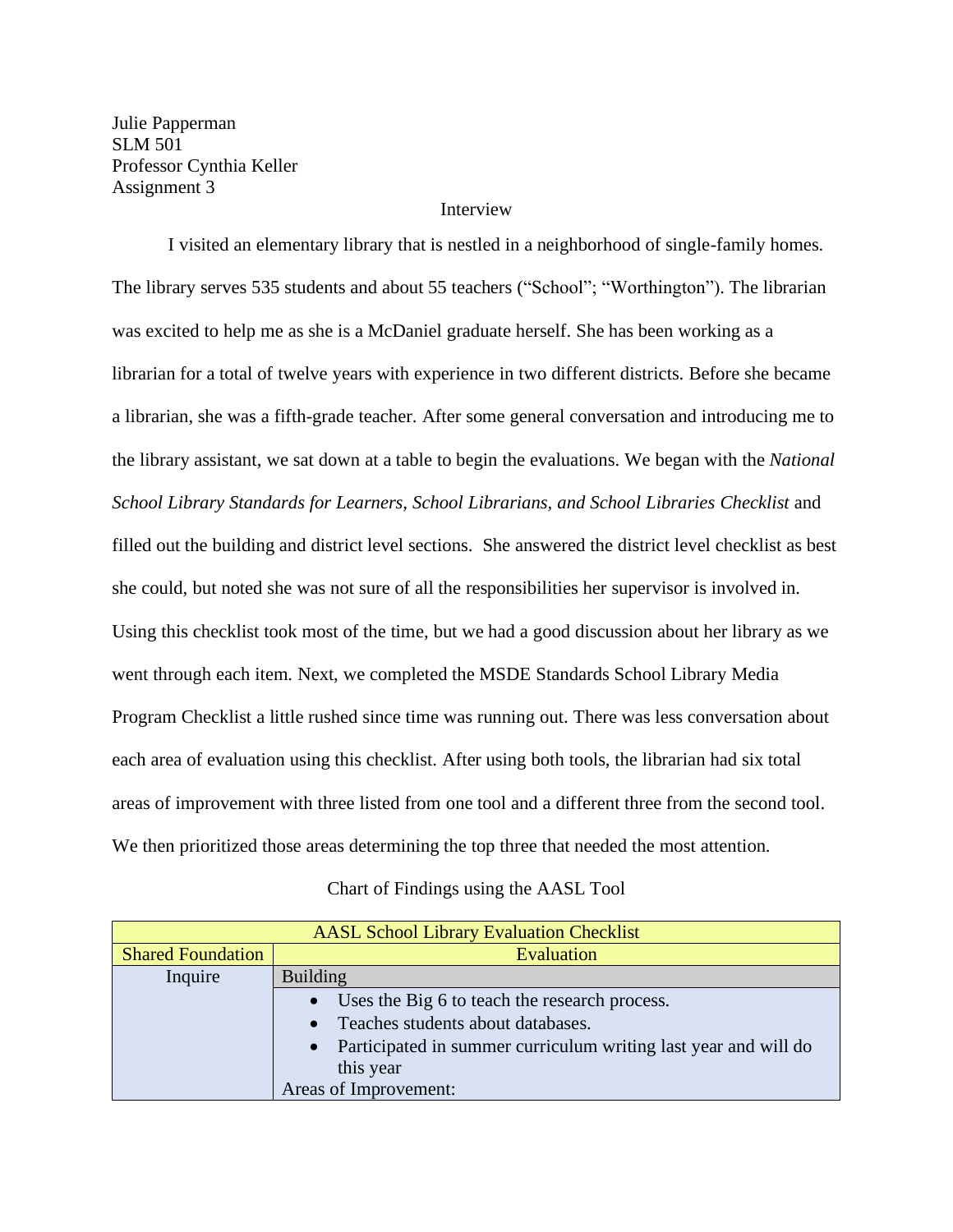| Does not collaborate regularly but tries to coincide library lessons<br>with content area teachers' curriculum.<br>District |  |
|-----------------------------------------------------------------------------------------------------------------------------|--|
|                                                                                                                             |  |
|                                                                                                                             |  |
| Develops library curriculum.                                                                                                |  |
| Develops and implements PD for technology integration.                                                                      |  |
| Writes mission statement.                                                                                                   |  |
| Oversees an advisory committee for larger policies.                                                                         |  |
| Include<br><b>Building</b>                                                                                                  |  |
| Maintains diverse collection using list generated by district.                                                              |  |
| Remains friendly with students and teachers.                                                                                |  |
| Library stays open at the end of the school day, but not morning<br>$\bullet$                                               |  |
| due to other assigned duties.                                                                                               |  |
| Para-educator in library.                                                                                                   |  |
| Evaluated using Danielson Framework, writes SLO's, and                                                                      |  |
| provides annual report.                                                                                                     |  |
| District                                                                                                                    |  |
| Uses crosswalk of technology and library standards.                                                                         |  |
| Oversees all libraries in district.                                                                                         |  |
| Areas of Improvement:                                                                                                       |  |
|                                                                                                                             |  |
|                                                                                                                             |  |
| Not sure if the budget is planned collaboratively.<br>$\bullet$                                                             |  |
| Collaborate<br><b>Building</b>                                                                                              |  |
| Plans activities for students to work together and problem solve.<br>$\bullet$                                              |  |
| Takes suggestions about library from teachers.                                                                              |  |
| Has been on SIT, Yearbook Chair, Behavior Reward Committee.                                                                 |  |
| Areas of Improvement:                                                                                                       |  |
| Does not collaborate in planning with classroom teachers                                                                    |  |
| regularly.                                                                                                                  |  |
| District                                                                                                                    |  |
| Communicates through district's online platform to post<br>$\bullet$                                                        |  |
| announcements and create discussion boards.                                                                                 |  |
| Library and technology departments work together.                                                                           |  |
| Interviews prospective media specialists and evaluates annual<br>$\bullet$                                                  |  |
| reports from practicing librarians.                                                                                         |  |
| <b>Building</b><br>Curate<br>$\bullet$                                                                                      |  |
| Follows collection policy and challenged book policy.                                                                       |  |
| Uses diverse book list made by supervisor to make purchases.                                                                |  |
| No late or overdue fees but does charge for lost books at end of                                                            |  |
| year.                                                                                                                       |  |
| Has databases in one area online.                                                                                           |  |
| <b>Areas of Improvement:</b>                                                                                                |  |
| Does not have website.<br>District                                                                                          |  |
| Oversees cataloging.                                                                                                        |  |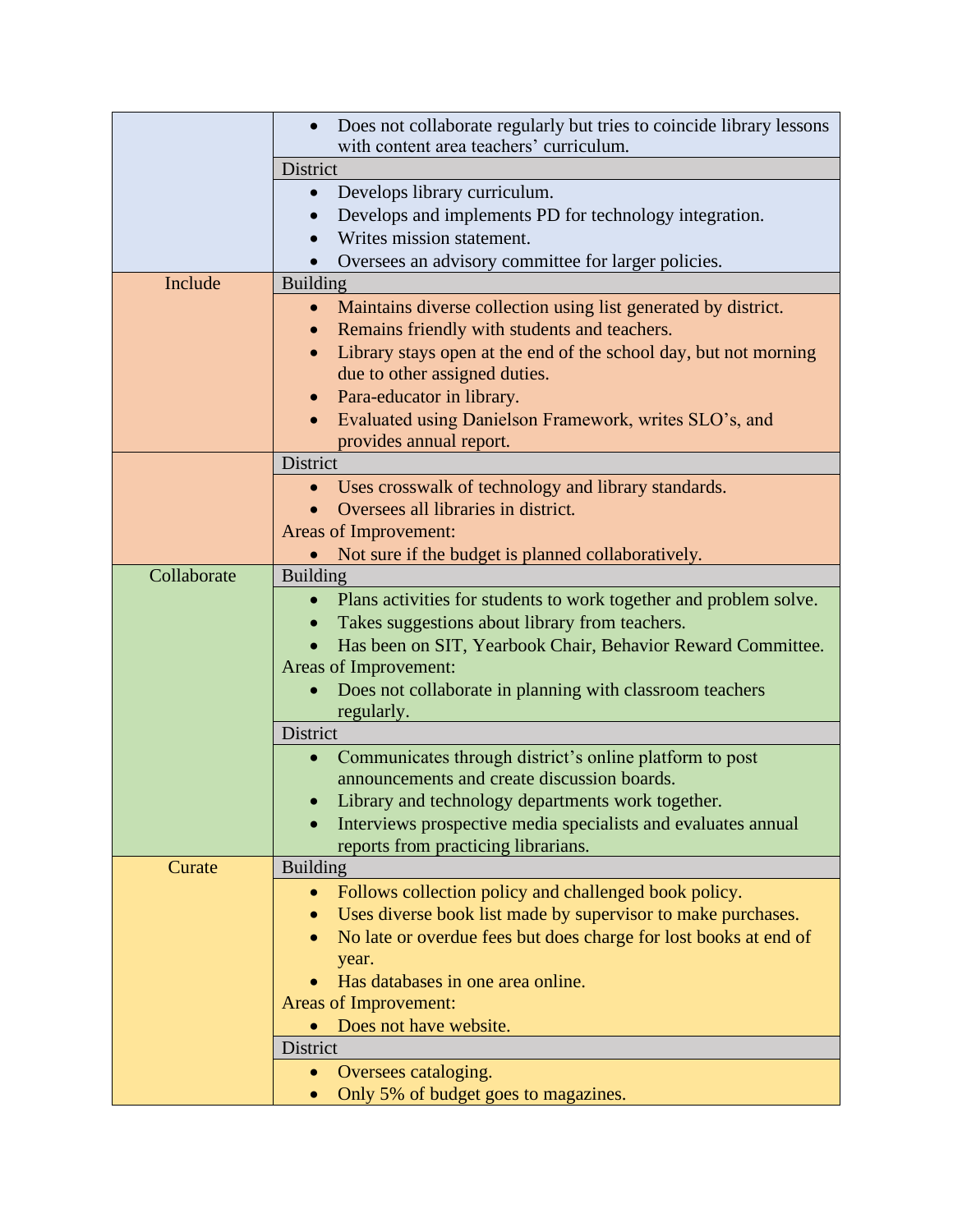|         | Manages licenses of databases.                                    |  |  |
|---------|-------------------------------------------------------------------|--|--|
| Explore | <b>Building</b>                                                   |  |  |
|         | Uses makerspace type lessons.                                     |  |  |
|         | Addresses different learning styles in lessons with hands-on      |  |  |
|         | activities and group work.                                        |  |  |
|         | Areas of Improvement:                                             |  |  |
|         | Does not share or collaborate with technology on a regular basis. |  |  |
|         | District                                                          |  |  |
|         | Provides professional development to media specialists.           |  |  |
|         | Occasionally has media specialists evaluate new databases.        |  |  |
| Engage  | <b>Building</b>                                                   |  |  |
|         | Wrote copyright refresher course for teachers.                    |  |  |
|         | Maintains library certification with 6 college credits every 5    |  |  |
|         | years.                                                            |  |  |
|         | Lets teachers know where to find library policies upon request.   |  |  |
|         | Areas of Improvement:                                             |  |  |
|         | Presented one training for new technology this year.              |  |  |
|         | <b>District</b>                                                   |  |  |
|         | Communicates using district's online platform.                    |  |  |
|         | Has list of approved technology tools, websites, and programs.    |  |  |

# Analysis of AASL Tool

The AASL Checklist reflects criteria for effective librarianship that coincides with each shared foundation of the standards: inquire, include, collaborate, curate, explore, and engage. The shared foundations are the "core values" of a library program (American 17). This allows the librarian to align her program with the national standards. There is no rating system on this checklist. If a librarian somewhat demonstrates a criterion, it is difficult to note. With a checklist style, the evaluator checks whether the criterion is evident. A scale would show to what degree the criterion is met. A section for evaluation at the building level and district level is included for each shared foundation with different descriptors for each level.

|  | Chart of Findings using the MSDE Tool |
|--|---------------------------------------|
|  |                                       |

| Standards for School Library Media Programs in Maryland |  |  |  |
|---------------------------------------------------------|--|--|--|
| Evaluation<br><b>Standard</b>                           |  |  |  |
| 1.0 Mission<br>• District has library mission.          |  |  |  |
| Areas of Improvement:                                   |  |  |  |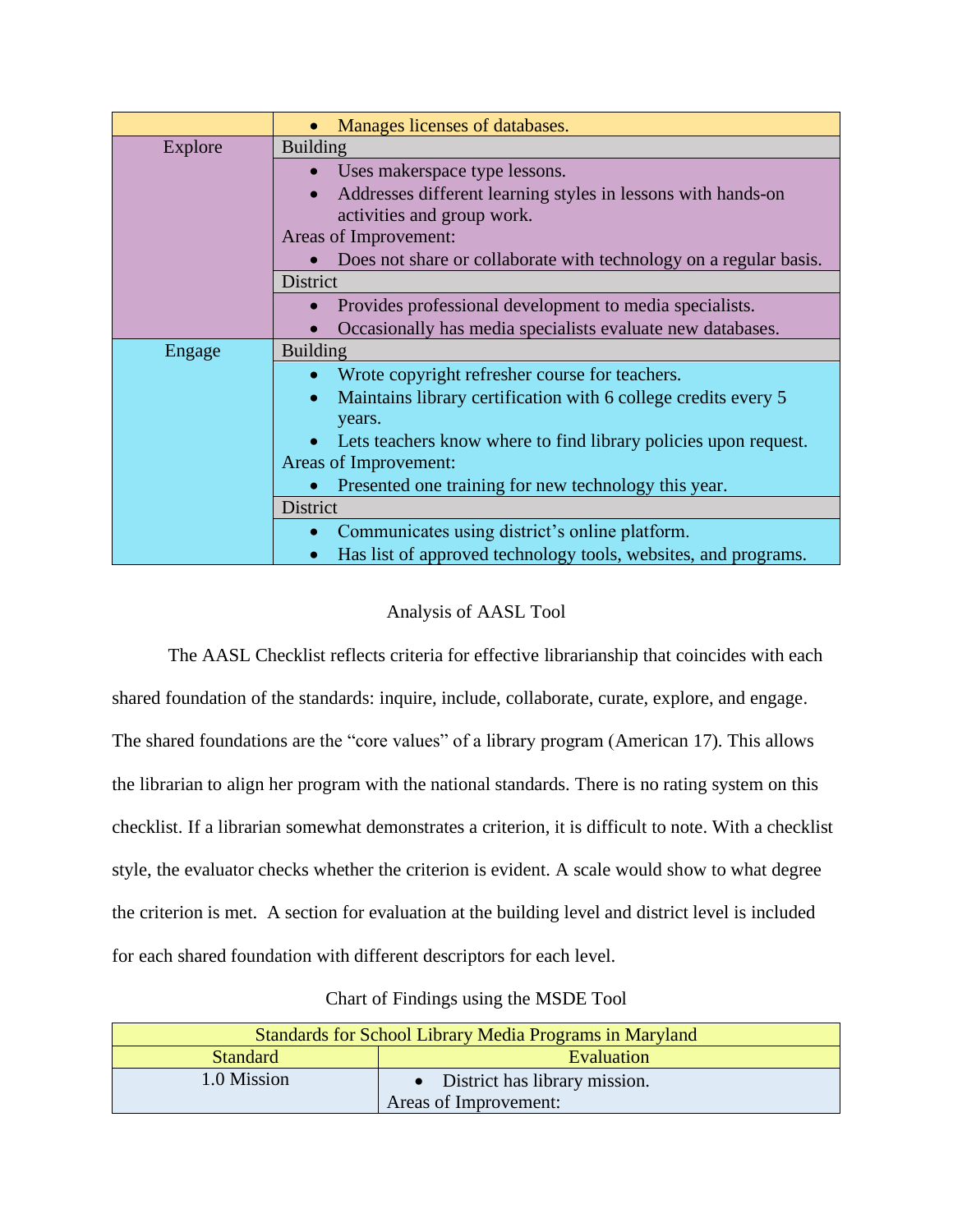| No school specific library mission.<br>$\bullet$                                                |  |
|-------------------------------------------------------------------------------------------------|--|
| <b>Not Started</b>                                                                              |  |
| Aligns library lessons to state content standards                                               |  |
| Promotes reading through student created book                                                   |  |
| trailers, Black Eyed Susan competition, and book                                                |  |
|                                                                                                 |  |
| Implements responsible use of information.                                                      |  |
| Gives a couple of PD sessions during the year.                                                  |  |
| Maintains diverse collection of resources using                                                 |  |
|                                                                                                 |  |
|                                                                                                 |  |
| Does not collaborate with community stakeholders.                                               |  |
|                                                                                                 |  |
| Integrates information literacy skills into lessons                                             |  |
|                                                                                                 |  |
| Students show learning in various ways such as<br>making Google slides, doing sorts, working in |  |
|                                                                                                 |  |
|                                                                                                 |  |
|                                                                                                 |  |
| Does not collaborate with teachers regularly.                                                   |  |
|                                                                                                 |  |
| Provides staff with some PD for new technologies,<br>$\bullet$<br>did one this year.            |  |
| <b>Working Toward</b>                                                                           |  |
|                                                                                                 |  |
| District supervisor meets virtually on regular basis.                                           |  |
| Attends district library media PD sessions.                                                     |  |
| Implemented                                                                                     |  |
| Uses reviews to purchase high-quality books.                                                    |  |
|                                                                                                 |  |
| Gets program money based on cost per pupil.                                                     |  |
|                                                                                                 |  |
|                                                                                                 |  |
| Let's teachers know about technology tools.                                                     |  |
| Students can use library anytime and after school                                               |  |
|                                                                                                 |  |
|                                                                                                 |  |
| Library has different areas to work in such as                                                  |  |
|                                                                                                 |  |
| Furniture is in good shape and made of solid wood.                                              |  |
|                                                                                                 |  |
|                                                                                                 |  |
| Needs updated signage and to organize series of                                                 |  |
|                                                                                                 |  |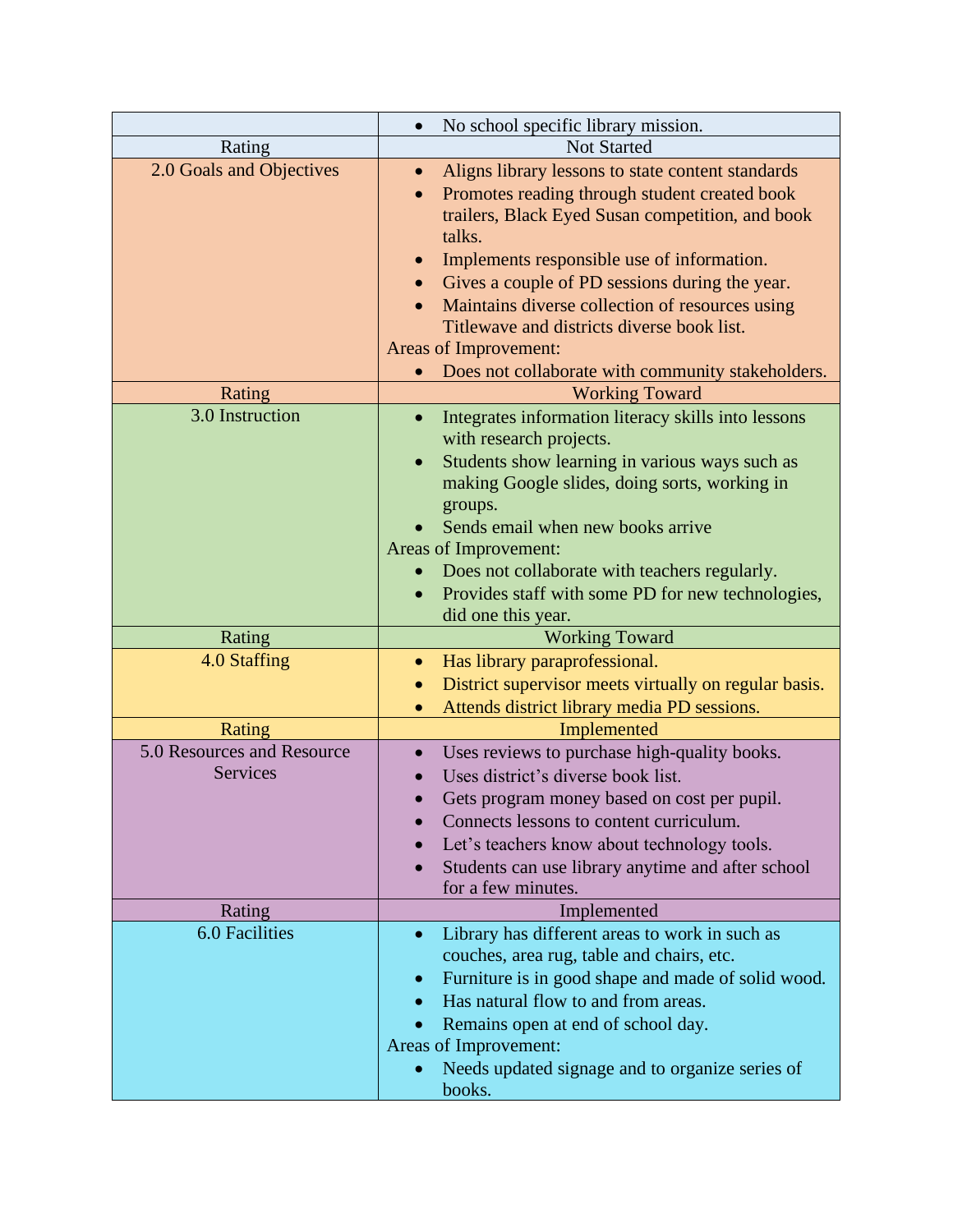|                        | • Has some book displays.                       |
|------------------------|-------------------------------------------------|
| Rating                 | <b>Working Toward</b>                           |
| 7.0 Program Evaluation | • Does SLO's every year.                        |
|                        | • Evaluation uses the Danielson Framework.      |
|                        | • Has previously been on the School Improvement |
|                        | Team, but it has not done much this year.       |
|                        | • Presents annual report to library supervisor. |
| Rating                 | Implemented                                     |

#### Analysis of MSDE Tool

The MSDE Checklist covers the seven standards of that are essential to a school library program. These standards include mission, goals and objectives, instruction, staffing, resources and resource services, facilities, and program evaluation. Each area has indicators the evaluator marks "yes" or "no" as to whether the indicator is evident. Below the indicators, a variety of examples for documentation of the standard are listed. Finally, each standard is rated as not applicable, not started, working towards, and implemented according to the amount of yes's and no's written. Compared to the AASL Checklist, the MSDE Tool is more detailed with a list of multiple indicators and examples. With more detailed criteria, it is easier to determine if the criteria are observed. The rating scale can show progress in the different areas of evaluation.

## Program Analysis

The librarian's program is strong overall. There are many strengths I found out as we went through the evaluation tools. When hearing about the kinds of lessons the librarian provides, one can tell the instruction is high-quality. Lessons about research, how to use the library's resources, and literacy skills are taught in her classes. In her instruction, the librarian tries to teach certain skills around the same time classroom teachers are teaching them. Doing so, makes the library lessons more meaningful by being current with the content areas. Students experience a wide variety of teaching strategies such as hands on genre sorting activity, group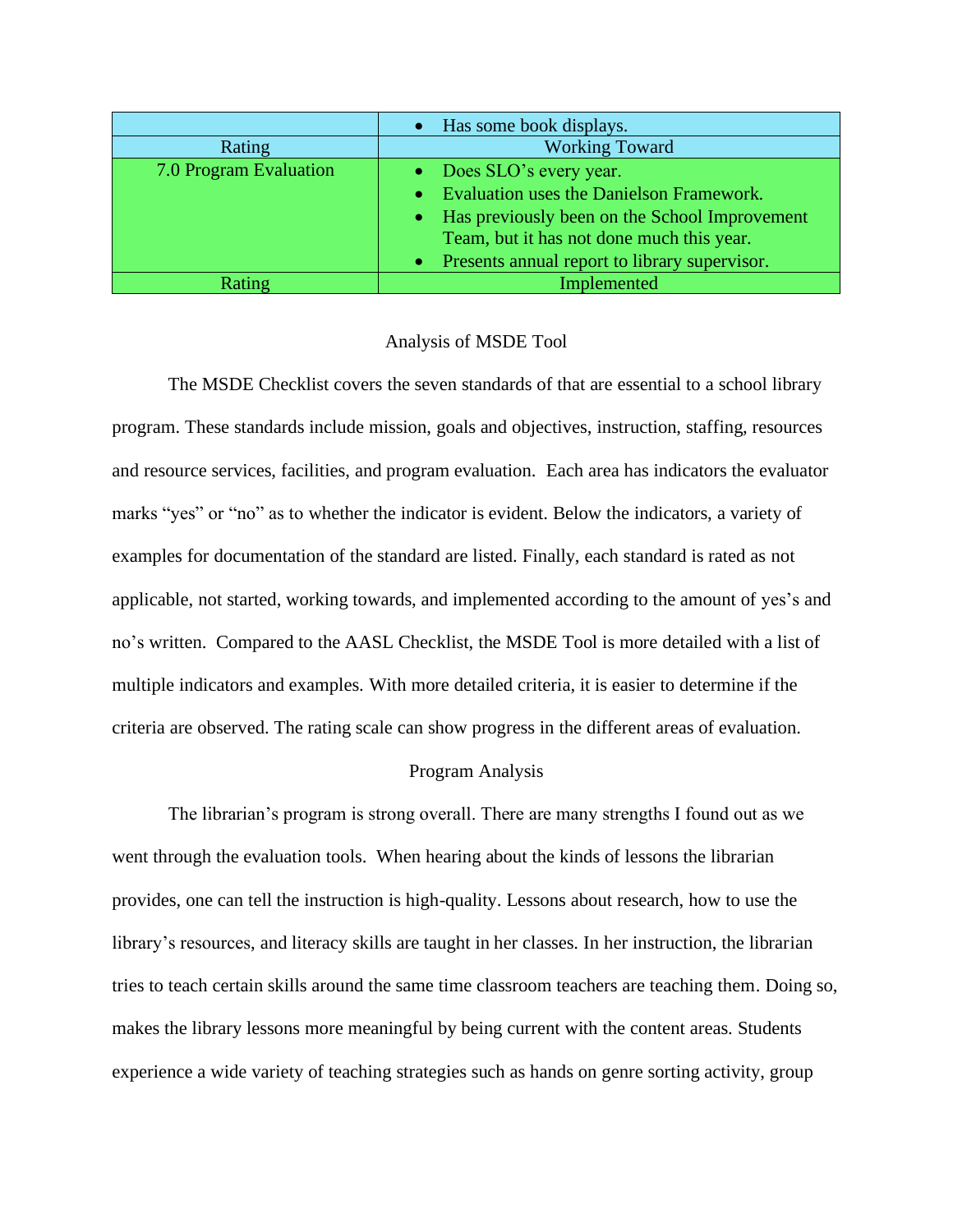work for research, digital presentations with Google Slides, and differentiated instruction with leveled reading resources. Using these different techniques, the librarian can reach all learners.

Another area of strength is the staffing and resources. The library has a full-time certified librarian and a library assistant. Having an assistant allows the librarian to focus more time on her instruction, teacher support, reading promotion and collection development. Concentrating on these items lets the librarian have a bigger impact on school goals. The library's book collection remains diverse since books are often chosen off the district's diverse book list the library supervisor maintains. The librarian mentioned her school population is diverse, so she makes every effort to have books the students see themselves in. The databases are purchased at the district level and are accessible both at home and at school.

The librarian exemplifies professionalism and leadership by participating in and providing trainings as well as networking with other librarians. She attends three district level PD sessions every year and engages in monthly discussions with colleagues and the supervisor online. These sessions allow the librarian to stay current with best library practices and collaborate with other librarians. In turn, providing her teachers with training lets them gain knowledge about the latest resources and tools in the library. The librarian presented a training this past year on new technology tools and databases to the faculty. She also emails teachers with updates to the library's resources.

Along with all these strengths, there are areas for improvement the librarian noticed and discussed based on the evaluation tools. Collaboration is one area that she feels her program is lacking. With a fixed schedule, there is not much common planning time between the librarian and content teachers. When their schedules do allow for both of them to meet, conflicts still arise because teachers have meetings for their committees they are serving on. In the meantime, the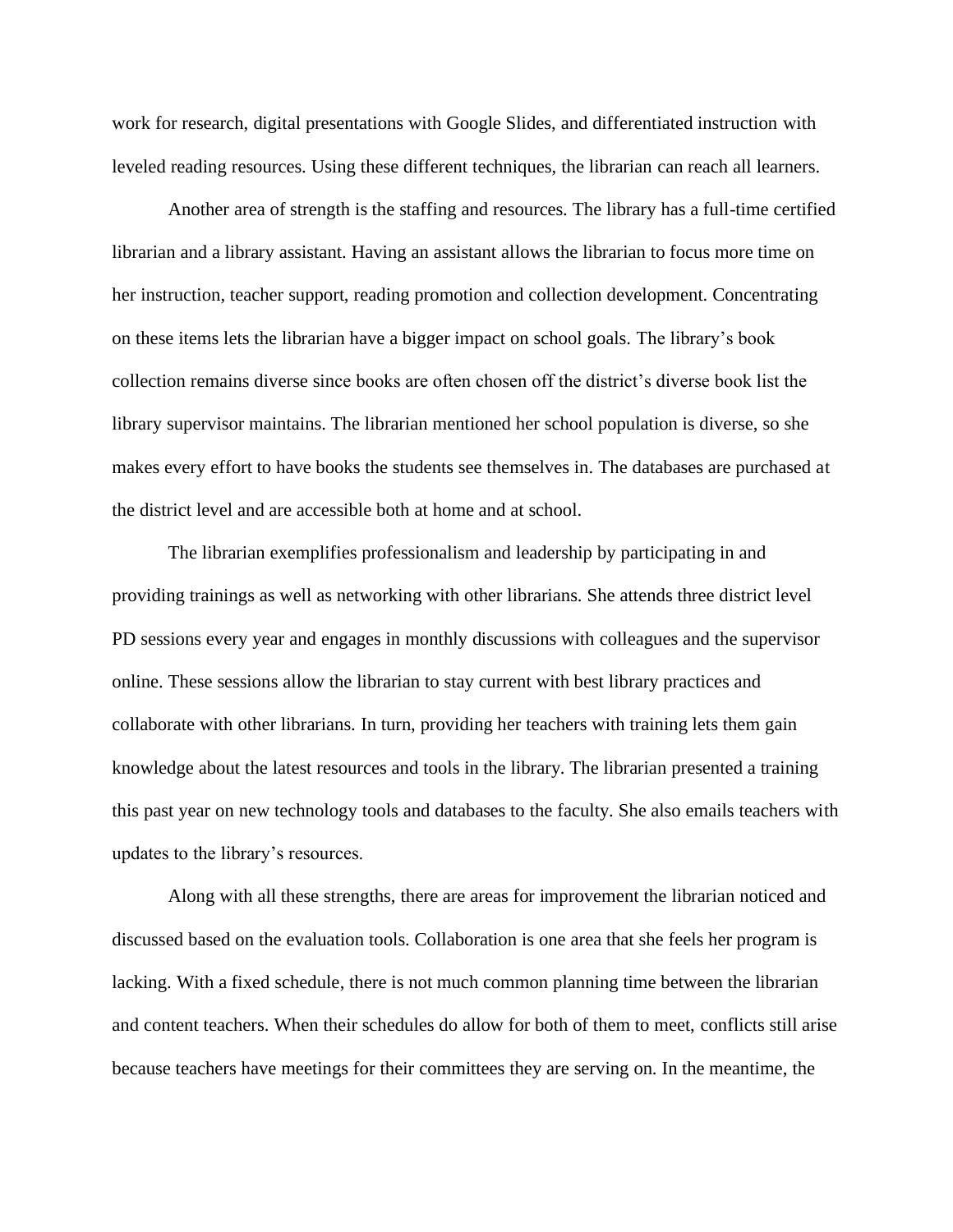librarian coincides her lessons with the content curriculum map. This lets her teach skills that align with what the classroom teachers are doing. However, regular collaboration would help incorporate more technology, which the librarian has not been able to do regularly. Ultimately, finding a way to collaborate one-on-one with teachers would be ideal for her. Collaboration enhances the content in the teacher's classroom and provides students with more engaging and rigorous learning experiences.

Another area that showed needed improvement was the library space. The librarian is very friendly and welcoming. The library has spaces for different purposes such as tables for independent work, couches and cushions for reading, and a colorful rug for whole group activities. However, signage is sparse, and few book displays are seen in the library. Also, books are not arranged to maximize student interest and ease of use. When students can find books easily and are attracted by displays, circulation can increase, and students might read more widely.

Lastly, there is no school library mission, so the librarian expressed she would like to focus on creating one. In the interview, she mentioned she has unofficially adopted the district's mission, but the evaluation tools made her rethink the need to have a school library mission that is posted for others to see. As Weisburg points out, having a school library mission reflects the reasons for your program to stakeholders and guides your actions (15).

#### Library Program Goals

| Standards Integrated Framework: ---Learners ---School Librarians -X- School Libraries (Alignment)       |
|---------------------------------------------------------------------------------------------------------|
| Shared Foundation: ---Inquire ---Include -X-Collaborate ---Curate ---Explore ---Engage                  |
| Domain: -X-Think ---Create ---Share ---Grow                                                             |
| Key Commitment: Work effectively with others to broaden perspectives and work toward common             |
| goals.                                                                                                  |
| Competency: The school library facilitates opportunities to integrate collaborative and shared learning |
| by leading inquiry-based learning opportunities that enhance the information, media, visual, and        |
| technical literacies of all members of the school community.                                            |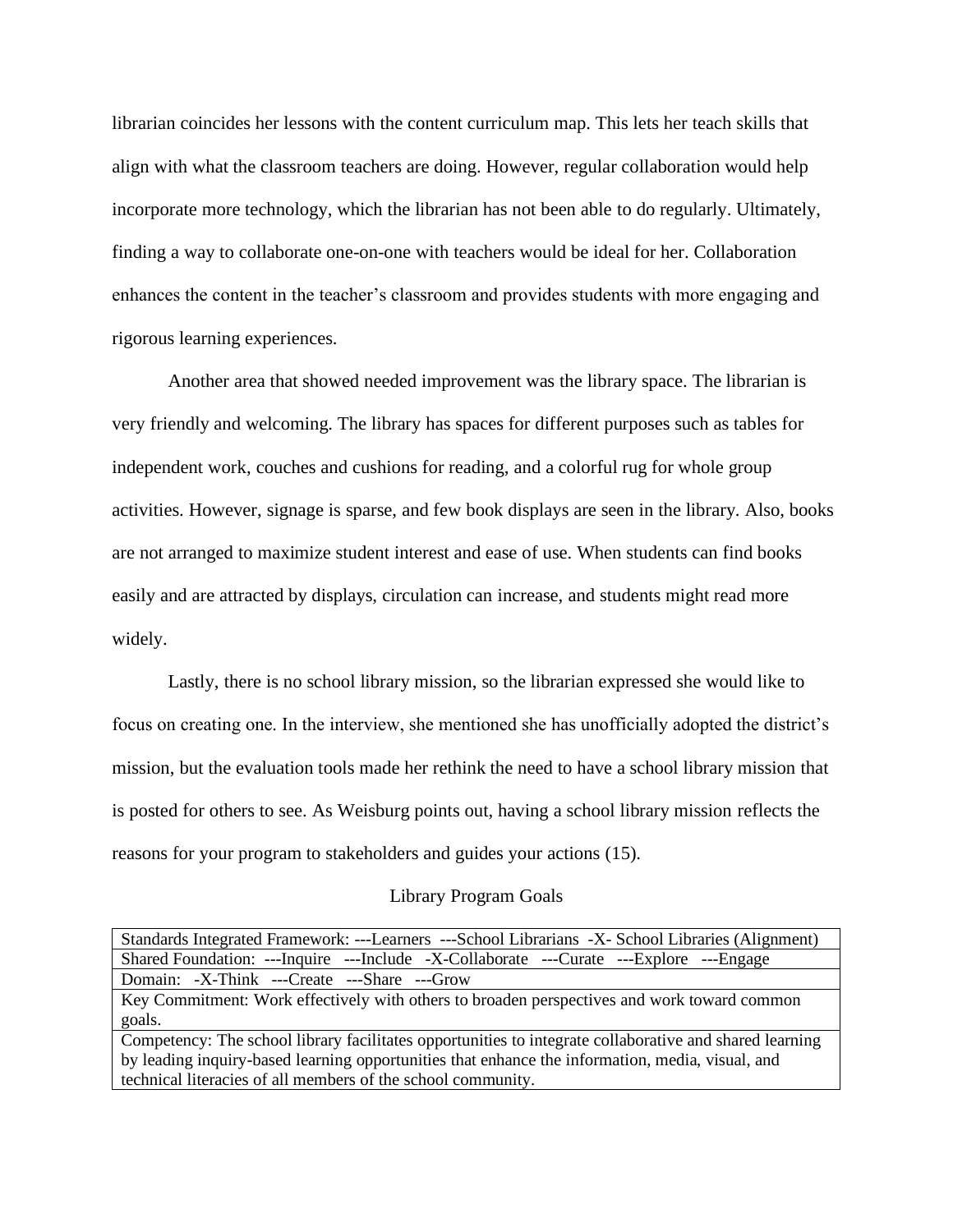| Goal Statement: By the end of the year, the librarian will increase collaboration with grade level |                           |                          |              |  |
|----------------------------------------------------------------------------------------------------|---------------------------|--------------------------|--------------|--|
| teachers.                                                                                          |                           |                          |              |  |
| Objectives / Action Steps                                                                          | <b>Resources Required</b> | <b>Desired Outcome</b>   | <b>Notes</b> |  |
| Present to faculty on<br>1.                                                                        | *Collaboration            | To have more             |              |  |
| ways librarian can                                                                                 | presentation              | collaborative lessons in |              |  |
| collaborate the first                                                                              | *Library schedule         | each grade level that    |              |  |
| month of school.                                                                                   | *Curriculum map           | connect information      |              |  |
| Post library schedule<br>2.                                                                        | *Plan book                | skills and resources to  |              |  |
| when school starts to                                                                              |                           | classroom projects.      |              |  |
| show planning times                                                                                |                           |                          |              |  |
| of librarian.                                                                                      |                           |                          |              |  |
| 3.<br>Announce at same                                                                             |                           |                          |              |  |
| meeting of                                                                                         |                           |                          |              |  |
| presentation that                                                                                  |                           |                          |              |  |
| teachers can sign up                                                                               |                           |                          |              |  |
| for a collaborative                                                                                |                           |                          |              |  |
| meeting.                                                                                           |                           |                          |              |  |
| Meet with grade<br>4.                                                                              |                           |                          |              |  |
| levels regularly for                                                                               |                           |                          |              |  |
| collaborative project                                                                              |                           |                          |              |  |
| ideas or unit                                                                                      |                           |                          |              |  |
| extension activities.                                                                              |                           |                          |              |  |
| Implement a<br>5.                                                                                  |                           |                          |              |  |
| collaborative activity                                                                             |                           |                          |              |  |
| for each grade level                                                                               |                           |                          |              |  |
| at least once by the                                                                               |                           |                          |              |  |
| end of the year.                                                                                   |                           |                          |              |  |

| Standards Integrated Framework: ---Learners ---School Librarians -X-School Libraries (Alignment)      |                           |                        |              |  |
|-------------------------------------------------------------------------------------------------------|---------------------------|------------------------|--------------|--|
| Shared Foundation: ---Inquire ---Include ---Collaborate -X-Curate ---Explore ---Engage                |                           |                        |              |  |
| Domain: ---Think ---Create ---Share -X-Grow                                                           |                           |                        |              |  |
| Key Commitment: Make meaning for oneself and others by collecting, organizing, and sharing            |                           |                        |              |  |
| resources of personal relevance.                                                                      |                           |                        |              |  |
| Competency: The school library engages the learning community in exploring resources by describing,   |                           |                        |              |  |
| organizing, and promoting the collection for maximum and effective uses for multiple learning         |                           |                        |              |  |
| applications.                                                                                         |                           |                        |              |  |
| Goal Statement: By the end of the first semester, establish a more user-friendly library with signage |                           |                        |              |  |
| and displays.                                                                                         |                           |                        |              |  |
| Objectives / Action Steps                                                                             | <b>Resources Required</b> | <b>Desired Outcome</b> | <b>Notes</b> |  |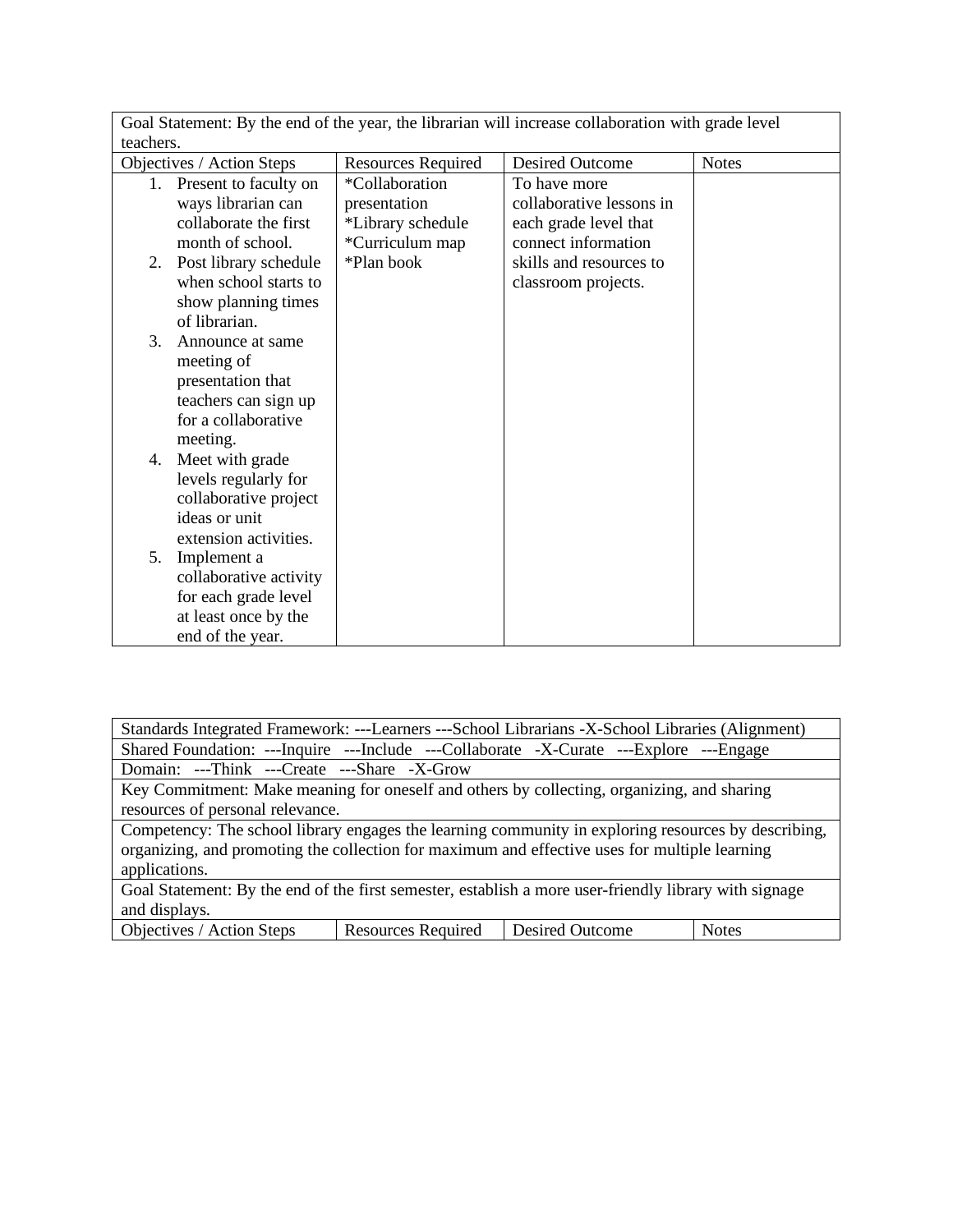| 1. | Create and post        | *Plain white paper to | To include user friendly |  |
|----|------------------------|-----------------------|--------------------------|--|
|    | signage for each       | make signs on.        | signage and displays to  |  |
|    | Dewey Decimal          | *Stands for signs.    | enable patrons easier    |  |
|    | category before        | *Baskets to put book  | access to books of       |  |
|    | students begin         | series in.            | personal and curricular  |  |
|    | school.                | *Laptops for catalog  | needs.                   |  |
| 2. | Create and post        | use and database      |                          |  |
|    | alphabetical signage   | access.               |                          |  |
|    | in the fiction and     | *Any props needed     |                          |  |
|    | picture book sections  | for the displays.     |                          |  |
|    | before students begin  |                       |                          |  |
|    | school.                |                       |                          |  |
| 3. | Create displays        |                       |                          |  |
|    | quarterly that         |                       |                          |  |
|    | coincide with units of |                       |                          |  |
|    | study in content areas |                       |                          |  |
|    | on top of the shorter  |                       |                          |  |
|    | bookshelves.           |                       |                          |  |
| 4. | Create a display for   |                       |                          |  |
|    | new books on a tall    |                       |                          |  |
|    | shelf near the entry   |                       |                          |  |
|    | during first quarter.  |                       |                          |  |
| 5. | Organize book series   |                       |                          |  |
|    | together and place in  |                       |                          |  |
|    | own area on shelves    |                       |                          |  |
|    | during second          |                       |                          |  |
|    | quarter.               |                       |                          |  |
|    |                        |                       |                          |  |

| Standards Integrated Framework: ---Learners ---School Librarians -X-School Libraries (Alignment)        |                                                                     |                              |  |  |  |
|---------------------------------------------------------------------------------------------------------|---------------------------------------------------------------------|------------------------------|--|--|--|
| Shared Foundation: ---Inquire -X-Include ---Collaborate ---Curate ---Explore ---Engage                  |                                                                     |                              |  |  |  |
| Domain: ---Think ---Create ---Share -X-Grow                                                             |                                                                     |                              |  |  |  |
| Key Commitment: Demonstrate an understanding and commitment to inclusiveness and respect for            |                                                                     |                              |  |  |  |
| diversity in the learning community.                                                                    |                                                                     |                              |  |  |  |
| Competency: The school library builds empathy and equity within the global learning community by        |                                                                     |                              |  |  |  |
| clearly and frequently articulating the school library's impact when communicating with                 |                                                                     |                              |  |  |  |
| administration, faculty, staff, learners, parents, and the community.                                   |                                                                     |                              |  |  |  |
| Goal Statement: By the end of the first quarter, the librarian will create and publish a school library |                                                                     |                              |  |  |  |
| mission statement.                                                                                      |                                                                     |                              |  |  |  |
| Objectives / Action Steps                                                                               | <b>Desired Outcome</b><br><b>Resources Required</b><br><b>Notes</b> |                              |  |  |  |
| 1. Survey teachers on                                                                                   | *Survey for teachers                                                | To have a mission            |  |  |  |
| needs of the library                                                                                    | *District library                                                   | statement that reflects the  |  |  |  |
| during the first month                                                                                  | mission statement<br>needs of the school                            |                              |  |  |  |
| of school.<br>*School mission<br>community and core                                                     |                                                                     |                              |  |  |  |
| 2. Review district                                                                                      | library goals as well as<br>statement                               |                              |  |  |  |
| library mission                                                                                         | *Poster paper                                                       | visible to all stakeholders. |  |  |  |
| statement and school                                                                                    | *MS Word to design                                                  |                              |  |  |  |
| mission statement                                                                                       | poster.                                                             |                              |  |  |  |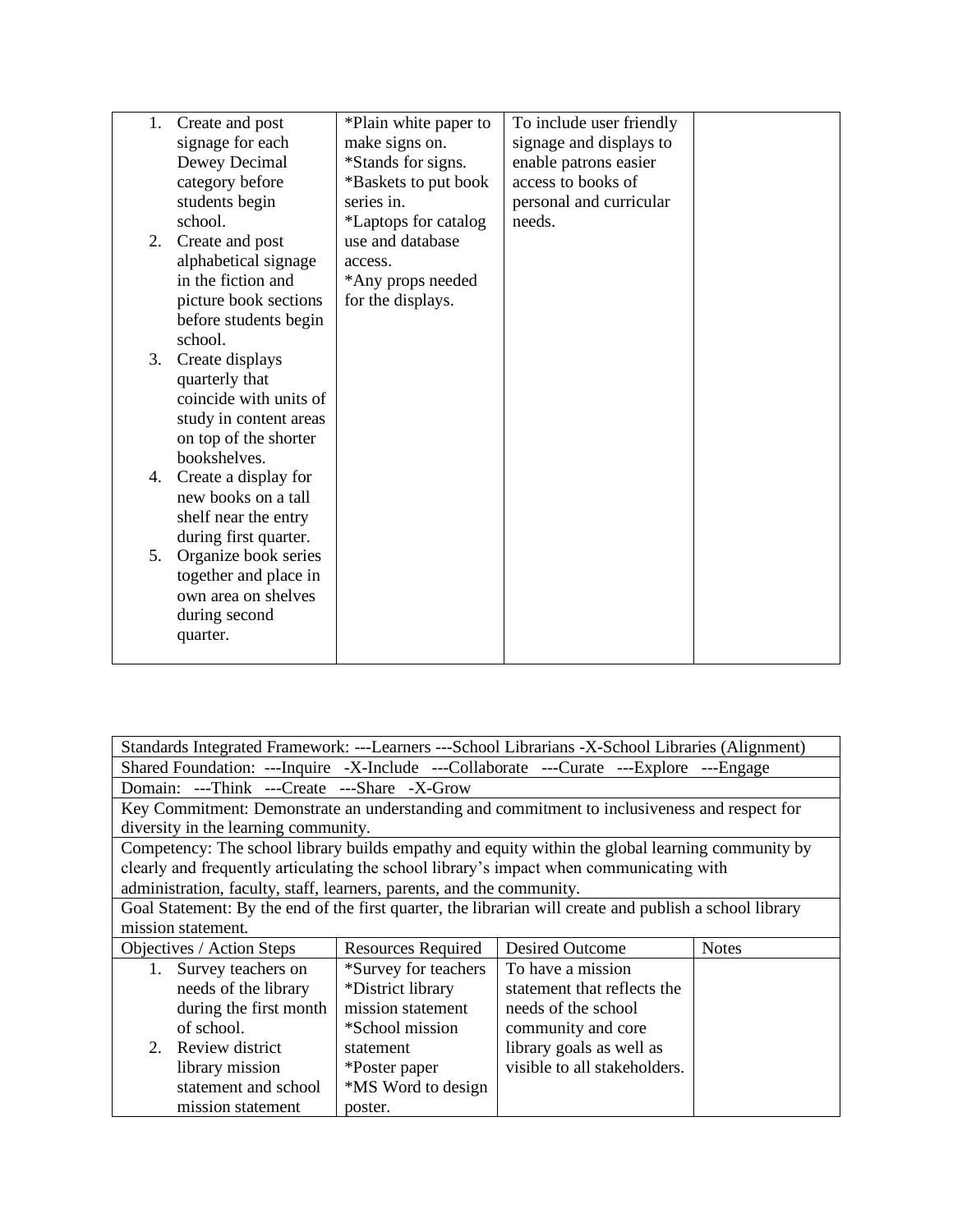|    | during first month of     |  |  |
|----|---------------------------|--|--|
|    | school.                   |  |  |
|    | 3. Attend School          |  |  |
|    | <b>Improvement Team</b>   |  |  |
|    | meetings regularly.       |  |  |
|    | 4. Create a poster of the |  |  |
|    | mission statement         |  |  |
|    | and post it in a          |  |  |
|    | prominent place in        |  |  |
|    | the library by the end    |  |  |
|    | of the second month       |  |  |
|    | of school.                |  |  |
| 5. | Include the mission       |  |  |
|    | statement in the          |  |  |
|    | signature for any         |  |  |
|    | communications with       |  |  |
|    | stakeholders.             |  |  |

## Personal Goals

The interview with the librarian made me think about some personal goals I would like to set when I become a librarian. An important area and goal is collaborating with teachers for instruction. This is an area that I will need to work on over time. In my interview, the librarian discussed how she is on a fixed schedule being in an elementary school. This kind of schedule makes it harder to collaborate because the teachers' planning time is the librarian's instruction time. When there are times to meet, teachers could be fulfilling their other responsibilities such as committee meetings and conferences. Since my preference is at the elementary level, I could experience the same dilemma with collaboration. Also, being new, I will need time to establish relationships with teachers before they trust me to be an instructional partner. As Weisburg states, "The more communications and connections you have with teachers, the more likely they will be open to collaborating with you," (77). Communicating my willingness to work together and being creative in finding time to plan with teachers are steps I can take to make collaboration more feasible.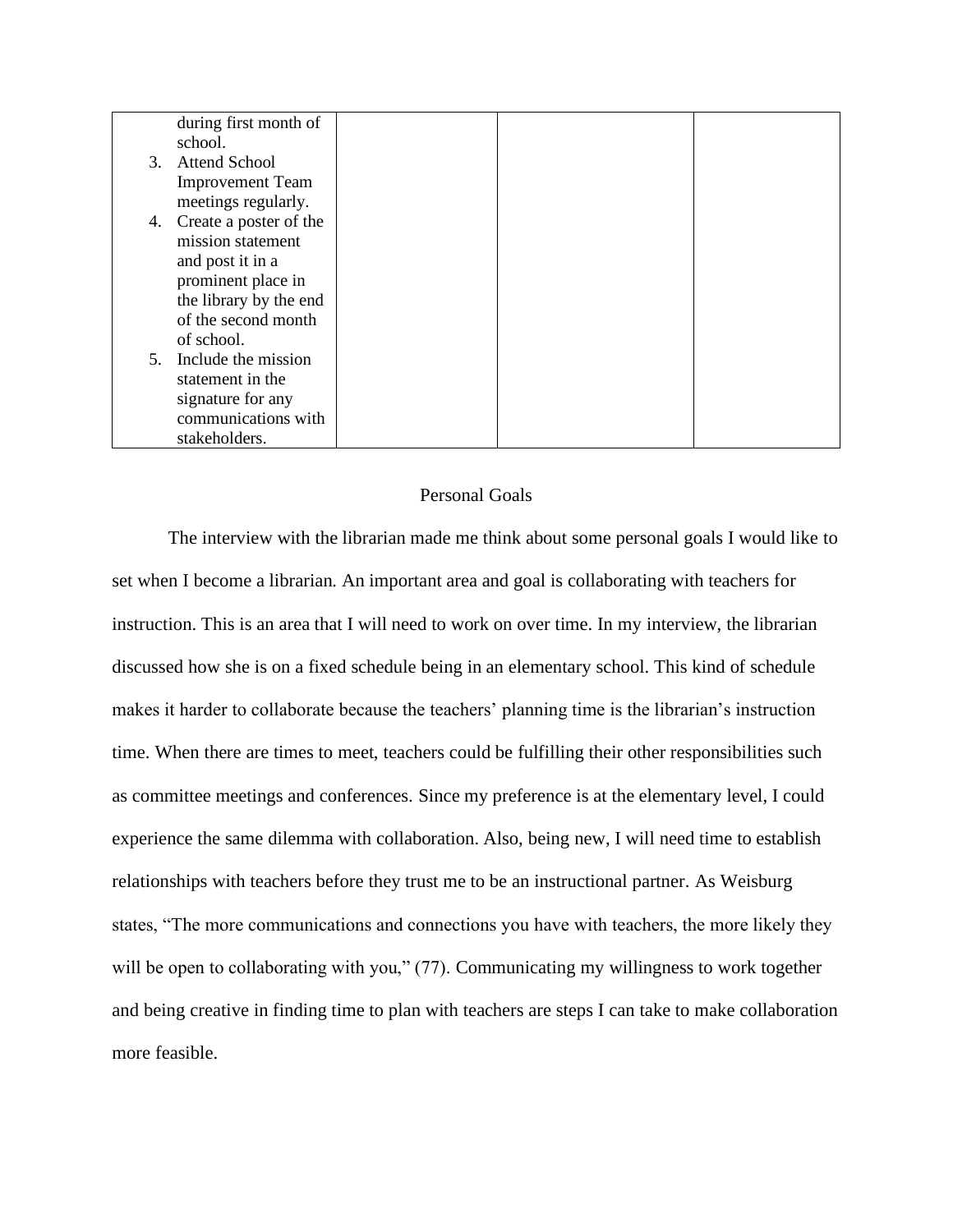My second personal goal is to stay current with trends in the library through continued professional development. From my personality test, I learned I am slow to change. Seeing and trying new ideas from conferences and PLN's will help me stay open to new ideas by giving me a chance to try them myself in training sessions or hearing others speak of their experiences. The librarian I spoke with mentioned the district provides opportunities for support by meeting online once a month and offering three professional developments sessions during the school year. If the district I am in does not offer such professional development, I will need to make a conscious effort to attend conferences, webinars, and read professional journals. Staying current with best practices and learning from other librarians is a necessity in the school library profession.

My third personal goal would be to establish an online presence. The librarian I interviewed does not have a website. She communicates with staff mostly through emails. While this is a good way to communicate with staff, other stakeholders such as parents and students could be missing information about the library media program. Having a website helps the library program reach beyond the school walls and into the community. Farmer states, "These days, the school's virtual presence is just as important as its physical presence," (130). An online presence publicizes how the library is impacting students, which aides in advocacy. As I develop my program, I will seek support from a variety of advocates. Because my advocates will know the happenings of the library, they will be better equipped to support me.